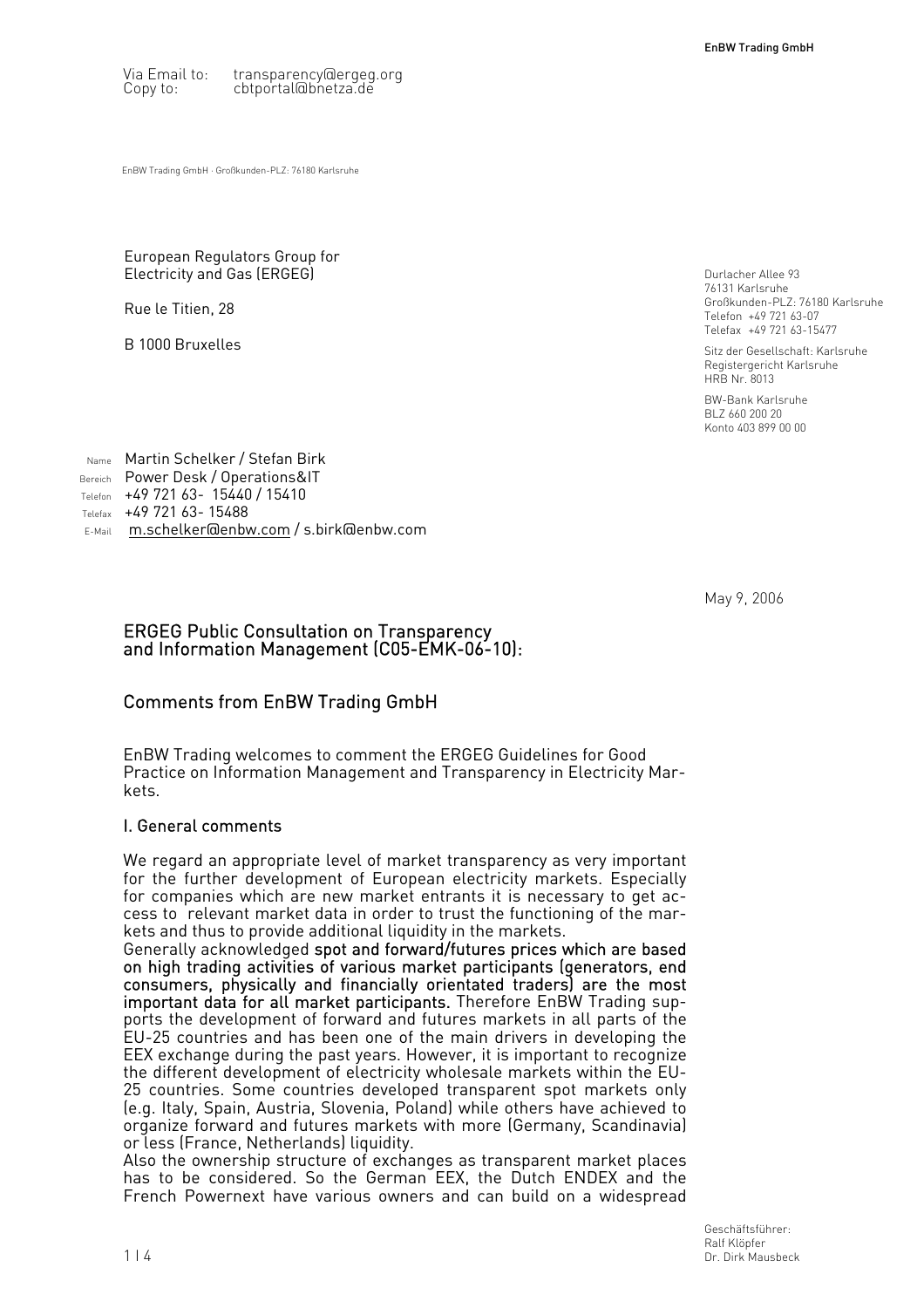ownership basis while the Scandinavian NordPool and some spot market places (Dutch APX, Spanish OMEL) are owned by transmission system operators (TSO's) which are often focussed on day-ahead markets and technical aspects whereas the commercial aspects are less considered.

Generally, we think the specific information required for transparency depends on the specific market design and development in each country/ market region. Therefore specific attention should be laid on the level of market transparency needed and useful for particular markets. The costs of data collection have to be justified by the benefit which the data provide to market participants.

Additionally we want to stress that market participants in general must be able to operate in wholesale electricity markets without revealing commercially sensitive information concerning their purchasing, sales, production or other trading or contracting strategies. If there is a specific need for some detailed commercially sensitive data, such data should be collected by the national regulating authorities and at the same time it should be treated as strictly confidential. This point is very important regarding the ex-ante or the ex-post publication of market data.

### II. Specific Comments on the ERGEG Guidelines (Ref: E05-EMK-06-10)

#### 1. System Load Information / Transmission and Access to Interconnections (Table 1 and 2)

We think the proposed information by EURELECTRIC in its Position Paper on Market Transparency published in February 2006 on its website <http://www.eurelectric.org/PublicDoc.asp?ID=39950>is sufficient. All kinds of forecast should be based on comparable conditions and should be made "with best efforts" – important is that load data is calculated the same way at least in all countries of a specific MiniFora region (e.g. vertical load such as published by German TSO's or demand of end consumers such as published by French RTE).

# 2. Information on Generation (Table 3)

We regard this information as commercially very sensitive – due to the fact that it is information from the competition sector. We regard the transmission system sector as regulated but the generation and sales sector as competitive. Therefore EnBW Trading supports to show such data from the competitive sector to authorized official authorities (such as national or EU-regulators), but not to competitors.

However we acknowledge the need of such information in order to attract new market entrants and thus to support their trust in the functioning of wholesale markets. Therefore EnBW Trading supports the German Transparency Initiative to publish the availability of generation assets on an accumulated and anonymous basis on the website of the EEX exchange.

ERGEG suggests in its proposal that ex-ante information on generation should be published per single unit including scheduled generation schedules). EnBW Trading strongly disagrees with this proposal. Commercially sensible data should not be given to the public but only to authorized authorities, i.e. to national regulators or to the responsible EU bodies. We recommend therefore the proposal of EURELEC-TRIC mentioned above.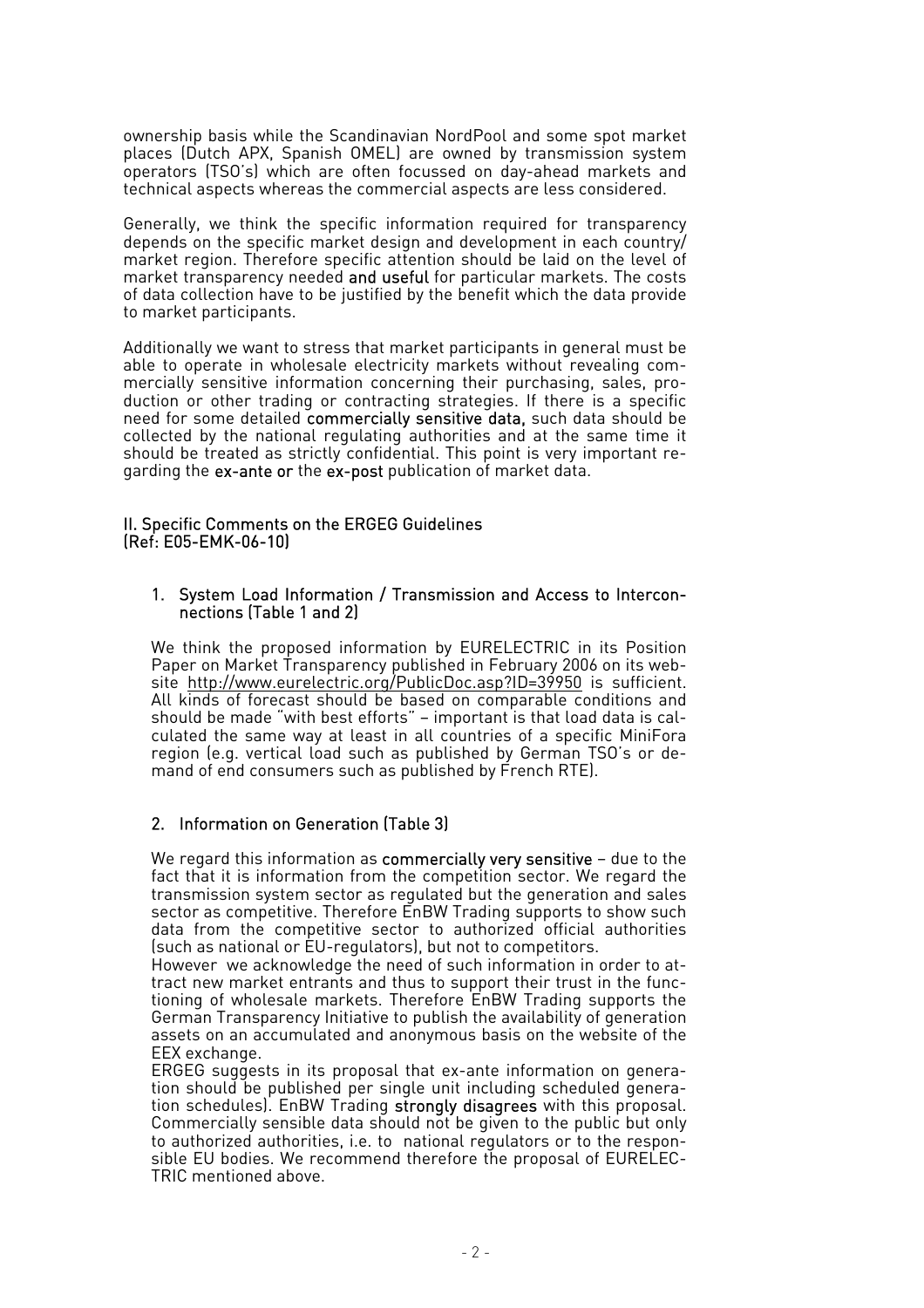Moreover we want to stress that in this sensible point it is not advisable to realize the maximum thinkable degree of transparency on a national basis only (which is realized in Scandinavia on the background of an exchange owned by the TSOs). Instead, it should be secured that all market participants/generating companies in a specific region (Mini Fora region) reveal generation information in a similar way / to a comparable degree on an international basis. Especially in Southern and Eastern Europe, but also in the Benelux area there is still a long way to go in this respect…, that's why we strongly encourage market participants with generating capacity to join the German EEX initiative as a useful means in order to secure a sufficient level of transparency regarding available generation capacity and at the same in order to respect the anonymity/confidentiality of individual information.

Generally, we regard the generation data of power plants as a disclosure of information concerning exercising options. Not even in the financial (equities/bonds/options) markets it is common to reveal option books of individual market participants. If so, market participants would quit the markets when they would be forced to open their books. We strongly recommend to treat individual generation information now and in the future as confidential information. A good example to do so is the ERGEG proposal of not publishing individual water reservoir levels but publishing aggregated levels only. In this respect, thermal producers and hydro producers should be treated in the same way. If this is not the case, also legal discussions concerning competition law aspects could arise.

Concerning the wind generation data, we think that the theoretically available capacity and the actual historic data (published in the morning of D for D-1 at the latest) are sufficient. Accurate forecasting of wind power generation is a challenging task. Several private competitors are already active in this market. Generally, we think that producing accurate forecasts should remain a means to distinguish competing companies in the energy sector.

Ex-post data of generation should be published in the same way as currently done by EEX. An explicite "close to real-time" information of unplanned unavailability of power plants how it is suggested by ERGEG would it make impossible for generating companies to hedge their risks in case of an unplanned outage. In contrast, speculative traders would take their chance to push up market prices on the spot markets.

### 3. Information on Balancing (Table 4)

Concerning the balancing markets, we point out that a minimum level of "harmonization" between the markets of one Mini Fora region should be reached in a first step. For example, the German balancing market is in our view the most transparent within Europe, especially concerning procurement of primary, secondary and tertiary reserve by the TSOs. Prices and volumes of auctions of primary, secondary and tertiary reserve power are published by the German TSOs in due time after the auctions. In other markets, only prices of tertiary reserve are published whereas prices of other qualities of reserve seem to be "top secret". In some countries, no details concerning reserve are published at all, not even for tertiary reserve. Before we discuss on topics such as revealing individual bids and offers of balancing mechanisms (very detailed information), there should be a general understanding that in all countries of a specific MiniFora region balancing information is published in a similar manner.